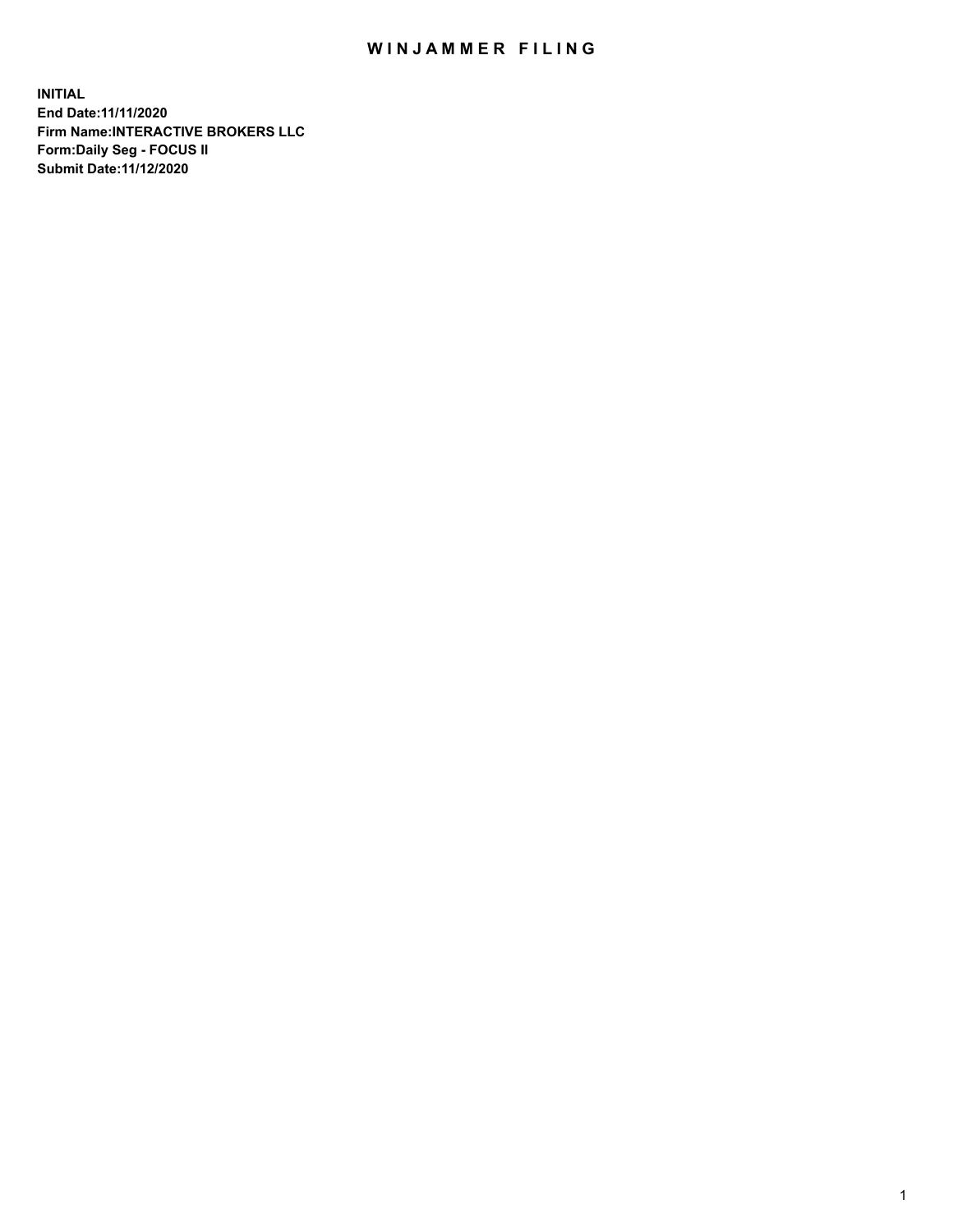**INITIAL End Date:11/11/2020 Firm Name:INTERACTIVE BROKERS LLC Form:Daily Seg - FOCUS II Submit Date:11/12/2020 Daily Segregation - Cover Page**

| Name of Company                                                                                                                                                                                                                                                                                                                | <b>INTERACTIVE BROKERS LLC</b>                                                                           |
|--------------------------------------------------------------------------------------------------------------------------------------------------------------------------------------------------------------------------------------------------------------------------------------------------------------------------------|----------------------------------------------------------------------------------------------------------|
| <b>Contact Name</b>                                                                                                                                                                                                                                                                                                            | James Menicucci                                                                                          |
| <b>Contact Phone Number</b>                                                                                                                                                                                                                                                                                                    | 203-618-8085                                                                                             |
| <b>Contact Email Address</b>                                                                                                                                                                                                                                                                                                   | jmenicucci@interactivebrokers.c<br>om                                                                    |
| FCM's Customer Segregated Funds Residual Interest Target (choose one):<br>a. Minimum dollar amount: ; or<br>b. Minimum percentage of customer segregated funds required:% ; or<br>c. Dollar amount range between: and; or<br>d. Percentage range of customer segregated funds required between:% and%.                         | $\overline{\mathbf{0}}$<br>$\overline{\mathbf{0}}$<br>155,000,000 245,000,000<br>0 <sub>0</sub>          |
| FCM's Customer Secured Amount Funds Residual Interest Target (choose one):<br>a. Minimum dollar amount: ; or<br>b. Minimum percentage of customer secured funds required:%; or<br>c. Dollar amount range between: and; or<br>d. Percentage range of customer secured funds required between:% and%.                            | $\overline{\mathbf{0}}$<br>$\overline{\mathbf{0}}$<br>80,000,000 120,000,000<br>00                       |
| FCM's Cleared Swaps Customer Collateral Residual Interest Target (choose one):<br>a. Minimum dollar amount: ; or<br>b. Minimum percentage of cleared swaps customer collateral required:% ; or<br>c. Dollar amount range between: and; or<br>d. Percentage range of cleared swaps customer collateral required between:% and%. | $\overline{\mathbf{0}}$<br>$\underline{\mathbf{0}}$<br>$\underline{0}$ $\underline{0}$<br>0 <sub>0</sub> |

Attach supporting documents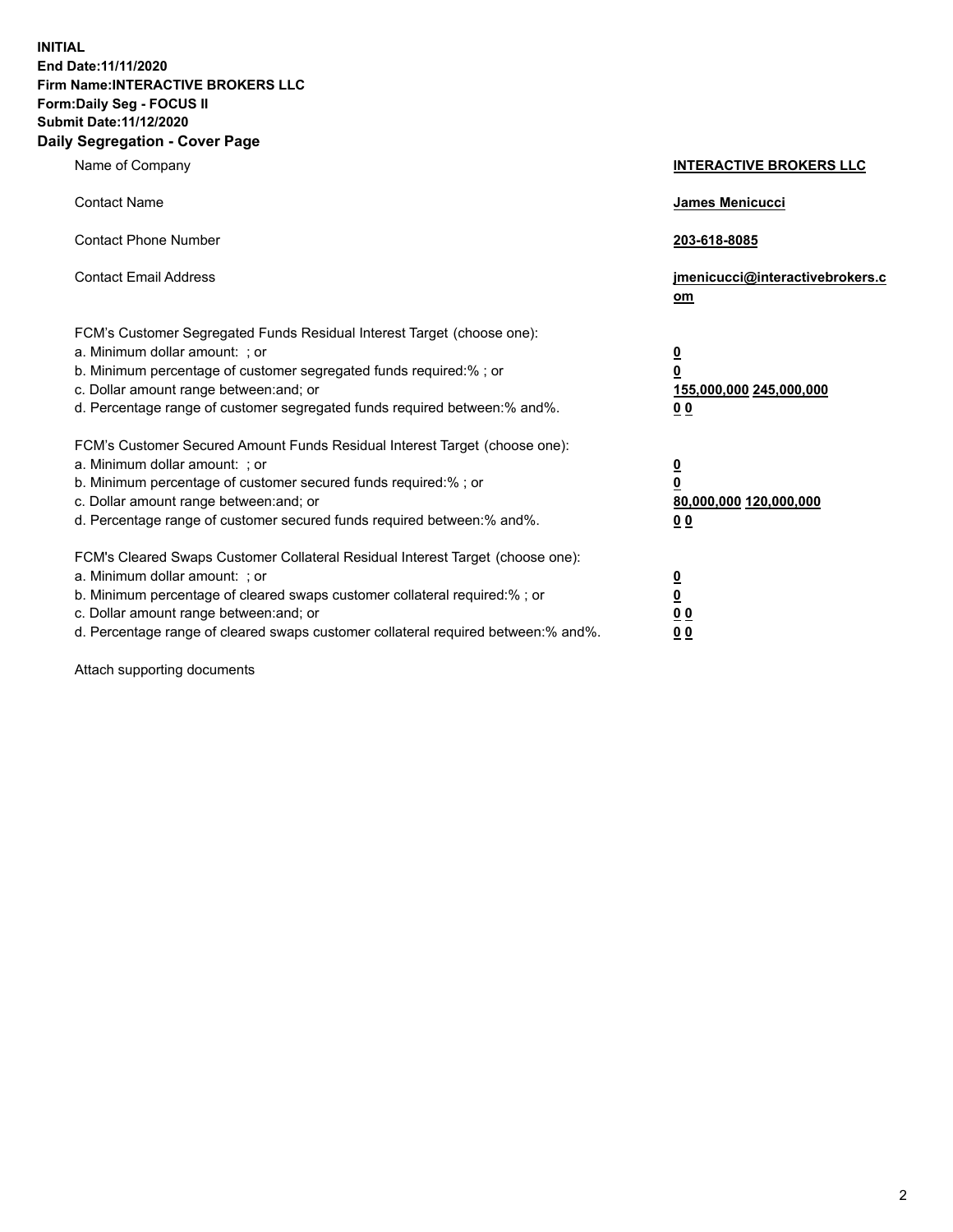## **INITIAL End Date:11/11/2020 Firm Name:INTERACTIVE BROKERS LLC Form:Daily Seg - FOCUS II Submit Date:11/12/2020 Daily Segregation - Secured Amounts**

|     | Daily Jegregation - Jeculed Aniounts                                                                 |                                                  |
|-----|------------------------------------------------------------------------------------------------------|--------------------------------------------------|
|     | Foreign Futures and Foreign Options Secured Amounts                                                  |                                                  |
|     | Amount required to be set aside pursuant to law, rule or regulation of a foreign                     | $0$ [7305]                                       |
|     | government or a rule of a self-regulatory organization authorized thereunder                         |                                                  |
| 1.  | Net ledger balance - Foreign Futures and Foreign Option Trading - All Customers                      |                                                  |
|     | A. Cash                                                                                              | 585,420,946 [7315]                               |
|     | B. Securities (at market)                                                                            | $0$ [7317]                                       |
| 2.  | Net unrealized profit (loss) in open futures contracts traded on a foreign board of trade            | 28,759,269 [7325]                                |
| 3.  | Exchange traded options                                                                              |                                                  |
|     | a. Market value of open option contracts purchased on a foreign board of trade                       | 1,974,862 [7335]                                 |
|     | b. Market value of open contracts granted (sold) on a foreign board of trade                         | -899,401 [7337]                                  |
| 4.  | Net equity (deficit) (add lines 1.2. and 3.)                                                         | 615,255,676 [7345]                               |
| 5.  | Account liquidating to a deficit and account with a debit balances - gross amount                    | 7,177 [7351]                                     |
|     | Less: amount offset by customer owned securities                                                     | 0 [7352] 7,177 [7354]                            |
| 6.  | Amount required to be set aside as the secured amount - Net Liquidating Equity                       | 615,262,853 [7355]                               |
|     | Method (add lines 4 and 5)                                                                           |                                                  |
| 7.  | Greater of amount required to be set aside pursuant to foreign jurisdiction (above) or line          | 615,262,853 [7360]                               |
|     | 6.                                                                                                   |                                                  |
|     | FUNDS DEPOSITED IN SEPARATE REGULATION 30.7 ACCOUNTS                                                 |                                                  |
| 1.  | Cash in banks                                                                                        |                                                  |
|     | A. Banks located in the United States                                                                | 59,720,945 [7500]                                |
|     | B. Other banks qualified under Regulation 30.7                                                       | 0 [7520] 59,720,945 [7530]                       |
| 2.  | Securities                                                                                           |                                                  |
|     | A. In safekeeping with banks located in the United States                                            | 499,898,000 [7540]                               |
|     | B. In safekeeping with other banks qualified under Regulation 30.7                                   | 0 [7560] 499,898,000 [7570]                      |
| 3.  | Equities with registered futures commission merchants                                                |                                                  |
|     | A. Cash                                                                                              | $0$ [7580]                                       |
|     | <b>B.</b> Securities                                                                                 | $0$ [7590]                                       |
|     | C. Unrealized gain (loss) on open futures contracts                                                  | $0$ [7600]                                       |
|     | D. Value of long option contracts                                                                    | $0$ [7610]                                       |
|     | E. Value of short option contracts                                                                   | 0 [7615] 0 [7620]                                |
| 4.  | Amounts held by clearing organizations of foreign boards of trade                                    |                                                  |
|     | A. Cash                                                                                              | $0$ [7640]                                       |
|     | <b>B.</b> Securities                                                                                 | $0$ [7650]                                       |
|     | C. Amount due to (from) clearing organization - daily variation<br>D. Value of long option contracts | $0$ [7660]                                       |
|     | E. Value of short option contracts                                                                   | $0$ [7670]                                       |
| 5.  |                                                                                                      | 0 [7675] 0 [7680]                                |
|     | Amounts held by members of foreign boards of trade<br>A. Cash                                        |                                                  |
|     | <b>B.</b> Securities                                                                                 | 134,202,308 [7700]<br>$0$ [7710]                 |
|     | C. Unrealized gain (loss) on open futures contracts                                                  | 40,678,290 [7720]                                |
|     | D. Value of long option contracts                                                                    | 1,974,862 [7730]                                 |
|     | E. Value of short option contracts                                                                   | <u>-899,401</u> [7735] <u>175,956,059</u> [7740] |
| 6.  | Amounts with other depositories designated by a foreign board of trade                               | 0 [7760]                                         |
| 7.  | Segregated funds on hand                                                                             | $0$ [7765]                                       |
| 8.  | Total funds in separate section 30.7 accounts                                                        |                                                  |
| 9.  | Excess (deficiency) Set Aside for Secured Amount (subtract line 7 Secured Statement                  | 735,575,004 [7770]<br>120,312,151 [7380]         |
|     | Page 1 from Line 8)                                                                                  |                                                  |
| 10. | Management Target Amount for Excess funds in separate section 30.7 accounts                          | 80,000,000 [7780]                                |
| 11. | Excess (deficiency) funds in separate 30.7 accounts over (under) Management Target                   | 40,312,151 [7785]                                |
|     |                                                                                                      |                                                  |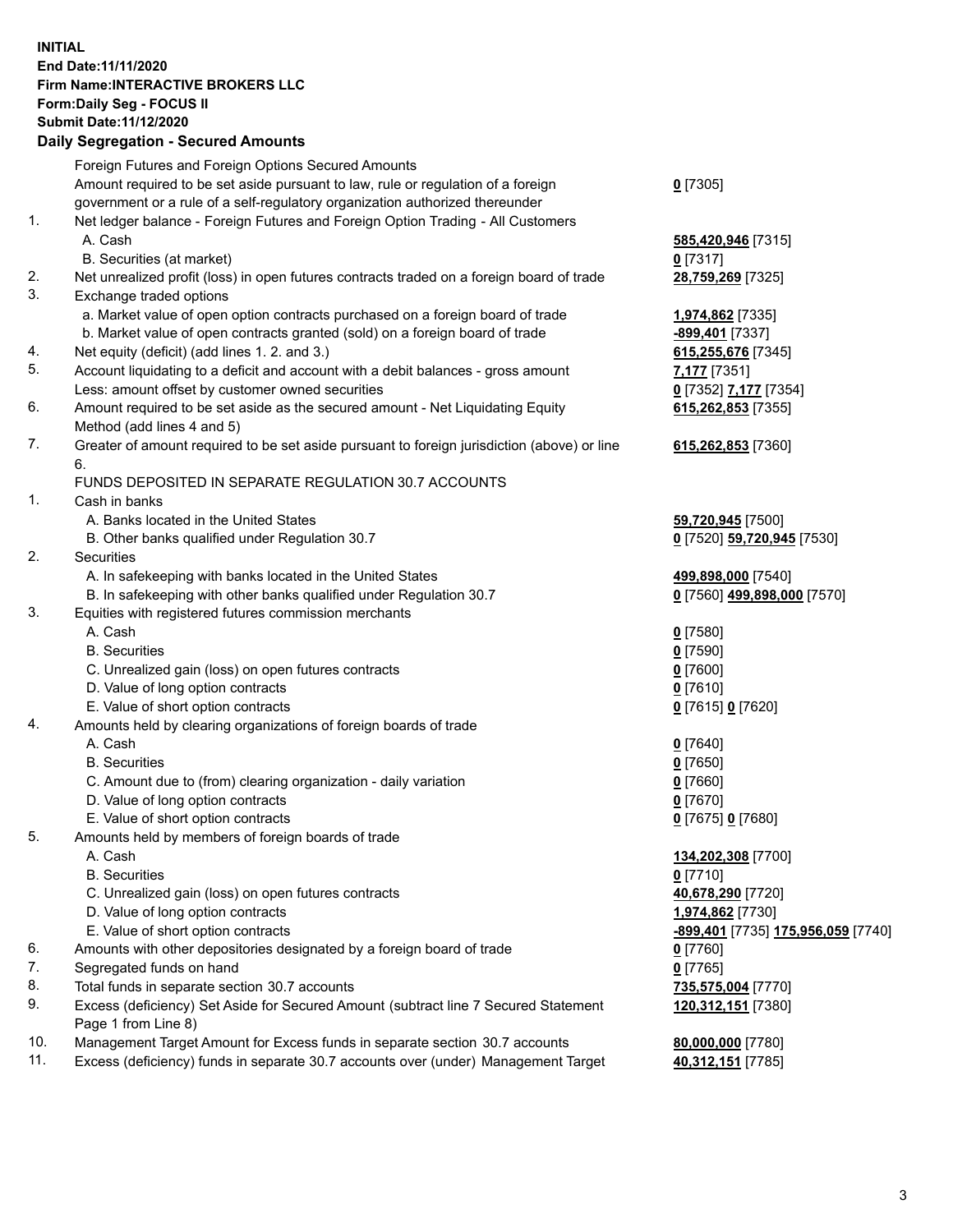**INITIAL End Date:11/11/2020 Firm Name:INTERACTIVE BROKERS LLC Form:Daily Seg - FOCUS II Submit Date:11/12/2020 Daily Segregation - Segregation Statement** SEGREGATION REQUIREMENTS(Section 4d(2) of the CEAct) 1. Net ledger balance A. Cash **5,516,655,992** [7010] B. Securities (at market) **0** [7020] 2. Net unrealized profit (loss) in open futures contracts traded on a contract market **-11,385,745** [7030] 3. Exchange traded options A. Add market value of open option contracts purchased on a contract market **293,184,479** [7032] B. Deduct market value of open option contracts granted (sold) on a contract market **-266,467,585** [7033] 4. Net equity (deficit) (add lines 1, 2 and 3) **5,531,987,141** [7040] 5. Accounts liquidating to a deficit and accounts with debit balances - gross amount **5,921,761** [7045] Less: amount offset by customer securities **0** [7047] **5,921,761** [7050] 6. Amount required to be segregated (add lines 4 and 5) **5,537,908,902** [7060] FUNDS IN SEGREGATED ACCOUNTS 7. Deposited in segregated funds bank accounts A. Cash **1,369,423,782** [7070] B. Securities representing investments of customers' funds (at market) **2,491,881,950** [7080] C. Securities held for particular customers or option customers in lieu of cash (at market) **0** [7090] 8. Margins on deposit with derivatives clearing organizations of contract markets A. Cash **5,401,166** [7100] B. Securities representing investments of customers' funds (at market) **1,978,899,061** [7110] C. Securities held for particular customers or option customers in lieu of cash (at market) **0** [7120] 9. Net settlement from (to) derivatives clearing organizations of contract markets **-13,388,076** [7130] 10. Exchange traded options A. Value of open long option contracts **292,996,761** [7132] B. Value of open short option contracts **-266,408,726** [7133] 11. Net equities with other FCMs A. Net liquidating equity **0** [7140] B. Securities representing investments of customers' funds (at market) **0** [7160] C. Securities held for particular customers or option customers in lieu of cash (at market) **0** [7170] 12. Segregated funds on hand **0** [7150] 13. Total amount in segregation (add lines 7 through 12) **5,858,805,918** [7180] 14. Excess (deficiency) funds in segregation (subtract line 6 from line 13) **320,897,016** [7190] 15. Management Target Amount for Excess funds in segregation **155,000,000** [7194] 16. Excess (deficiency) funds in segregation over (under) Management Target Amount Excess **165,897,016** [7198]